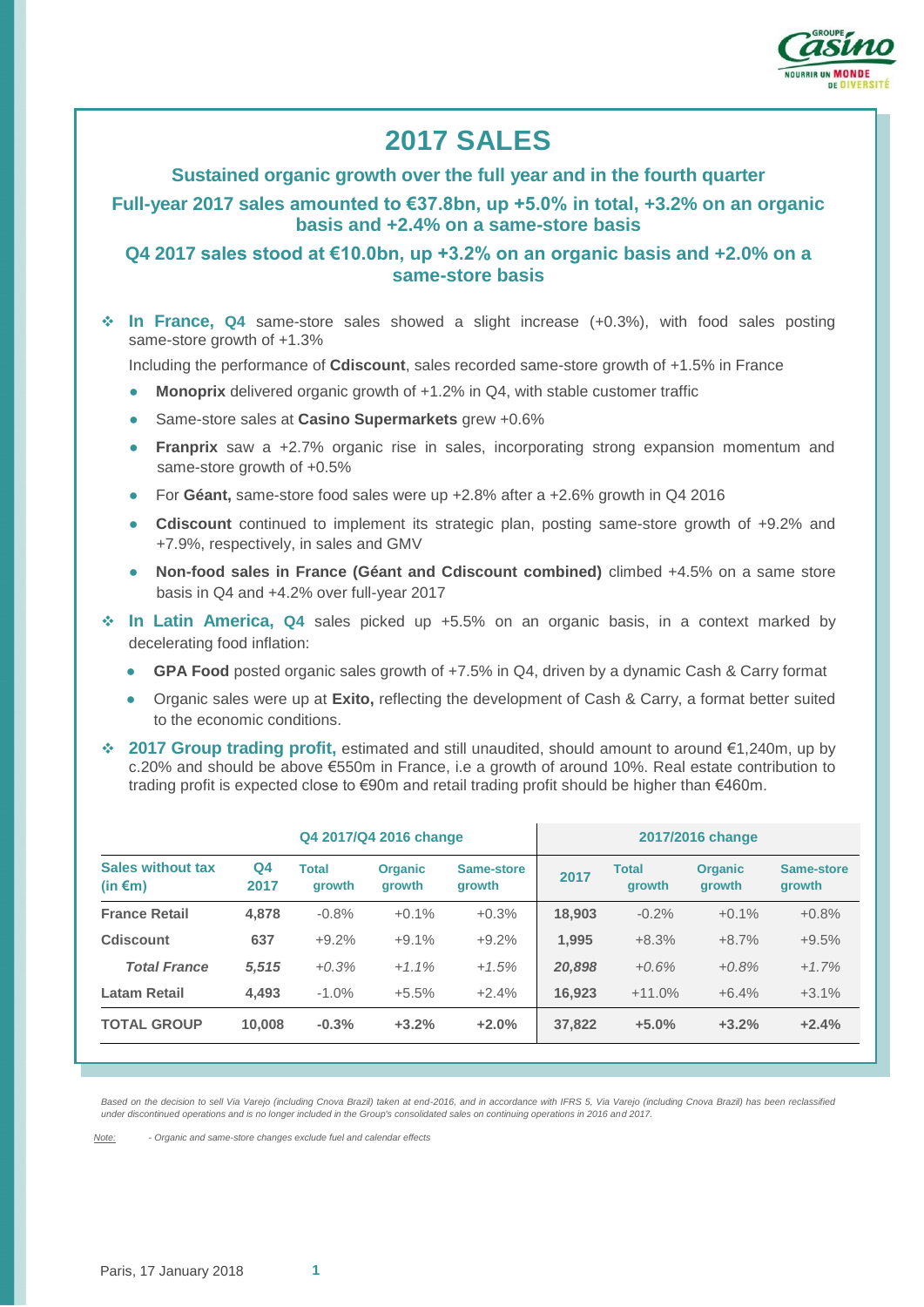

#### **France Retail**

|                                                      |                        |                        | Q3 2017/Q3 2016 change                  |                                     | Q4 2017/Q4 2016 change |                     |                                         |                                            |
|------------------------------------------------------|------------------------|------------------------|-----------------------------------------|-------------------------------------|------------------------|---------------------|-----------------------------------------|--------------------------------------------|
| Sales (without tax) by<br>banner in $\epsilon$ m     | Q <sub>3</sub><br>2017 | <b>Total</b><br>growth | <b>Organic</b><br>growth <sup>(1)</sup> | Same-store<br>growth <sup>(1)</sup> | Q <sub>4</sub><br>2017 | <b>Total growth</b> | <b>Organic</b><br>growth <sup>(1)</sup> | <b>Same-store</b><br>growth <sup>(1)</sup> |
| <b>Monoprix</b>                                      | 1,007                  | $+3.7%$                | $+4.0%$                                 | $+3.1%$                             | 1,161                  | $+0.6%$             | $+1.2%$                                 | $-0.5%$                                    |
| <b>Casino supermarkets</b>                           | 874                    | $-3.2%$                | $-0.3%$                                 | $+0.5%$                             | 797                    | $-3.9%$             | $-0.7%$                                 | $+0.6%$                                    |
| <b>Franprix</b>                                      | 370                    | $+0.0%$                | $-0.1\%$                                | $-0.5%$                             | 415                    | $+3.4%$             | $+2.7%$                                 | $+0.5%$                                    |
| <b>Convenience</b><br><b>Stores</b><br>& Other $(2)$ | 656                    | $-4.3%$                | $-4.5%$                                 | $-1.4%$                             | 611                    | $-1.7%$             | $-0.1\%$                                | $+2.3%$                                    |
| o/w Convenience<br>$\text{Stores}^{(3)}$             | 371                    | $-3.3%$                | $-2.8%$                                 | $-2.0%$                             | 285                    | $+1.0%$             | $+2.0%$                                 | $+2.0%$                                    |
| <b>Leader Price</b>                                  | 610                    | $+2.1%$                | $-3.2%$                                 | $-0.2%$                             | 637                    | $-2.9%$             | $-1.9%$                                 | $+0.3%$                                    |
| Hypermarkets $(4)$                                   | 1,247                  | $+1.2%$                | $+0.8%$                                 | $+0.5%$                             | 1,257                  | $+0.3%$             | $+0.2%$                                 | $+0.0\%$                                   |
| o/w Géant food                                       | 802                    | $+1.8%$                | $+2.0%$                                 | $+2.0%$                             | 820                    | $+2.2%$             | $+2.8%$                                 | $+2.8%$                                    |
| o/w Géant non-food                                   | 160                    | $-6.2%$                | $-6.0\%$                                | $-6.0\%$                            | 174                    | $-10.2\%$           | $-9.6%$                                 | $-9.6%$                                    |
| <b>France RETAIL TOTAL</b>                           | 4,764                  | $+0.1%$                | $-0.2%$                                 | $+0.6%$                             | 4,878                  | $-0.8%$             | $+0.1%$                                 | $+0.3%$                                    |

Total sales in the **France Retail** segment came to €4,878m, up +0.1% on an organic basis and +0.3% on a same-store basis. Total growth was down -0.8%, notably including a calendar effect of -0.7% and a scope effect of -0.3% (mainly related to past transfers to franchises of Supermarkets). Kantar's market share was stable throughout 2017.

Growth came out at +0.8% on a same-store basis and +0.1% on an organic basis in 2017. Gross non-food (including Cdiscount) and food sales under banners grew +5.6% and +1.7%, respectively.

 **Monoprix** saw organic sales climb +2.8% over the full year, including +1.2% in Q4. On a same-store basis, growth was +2.0% over the full year, with a slight drop of -0.5% in Q4 and stable customer traffic. Food sales performed well throughout the year and in Q4, with online sales recording double-digit growth still above 20%. In non-food categories, home products delivered a good performance in Q4. Textile sales, which significantly outperformed the sector over the year, were impacted in Q4 by milder weather in October. The new loyalty card confirmed its success, with 66% of sales now generated by card-holding customers. The banner expanded further by ramping up the Naturalia organic format (24 stores opened in 2017).

 **Casino Supermarkets** recorded an increase of +0.6% in same-store sales in the fourth quarter (after +0.5% in Q3) and +1.5% over full-year 2017, thanks to good performances in fresh and organic food sales, and by the roll-out of the new concept. Same-store sales growth over two years was +3.8%. The launch of the new customer loyalty programme in September enabled the number of cards to increase sharply, with a share of sales generated by card-holding customers up +25% compared to 2016. The banner gained +0.1pt market share in the fresh market corners (Fruits & Vegetables and Service Counters) over the last measured Kantar period on that item (P12).

 **Franprix** posted Q4 sales growth of +2.7% on an organic basis and +0.5% on a same-store basis (after -0.1% and -0.5%, respectively, in Q3). Same-store growth came out at +1.3% over the full year, notably driven by the roll-out of the Mandarine concept and by new initiatives undertaken by the banner, including new delivery options, fresh snacking and the Franprix mobile app. Downloaded nearly 400,000 times (primarily in the Paris area), the Franprix mobile app was named "e-commerce app of the year" by specialist magazine LSA. Customer traffic rose +1.8% in Q4 and +3.1% over full-year 2017. As of end-2017, 30% of sales were generated by Franprix loyalty card-holding customers, with double the average cart of other customers. Expansion was especially dynamic in 2017, with 51 new stores; three stores were opened in Paris under the new "Noé" concept-incubator format and 20 more openings are scheduled for 2018.

*<sup>(1)</sup> Excluding the fuel and calendar effects*

*<sup>(2)</sup> Other: mainly Vindémia and Cafeterias*

*<sup>(3)</sup> Same-store sales for Convenience Stores includes the same-store sales earned by franchised stores, excluding LPE*

*<sup>(4)</sup> Including Géant Casino and primarily the business of the four Codim stores in Corsica*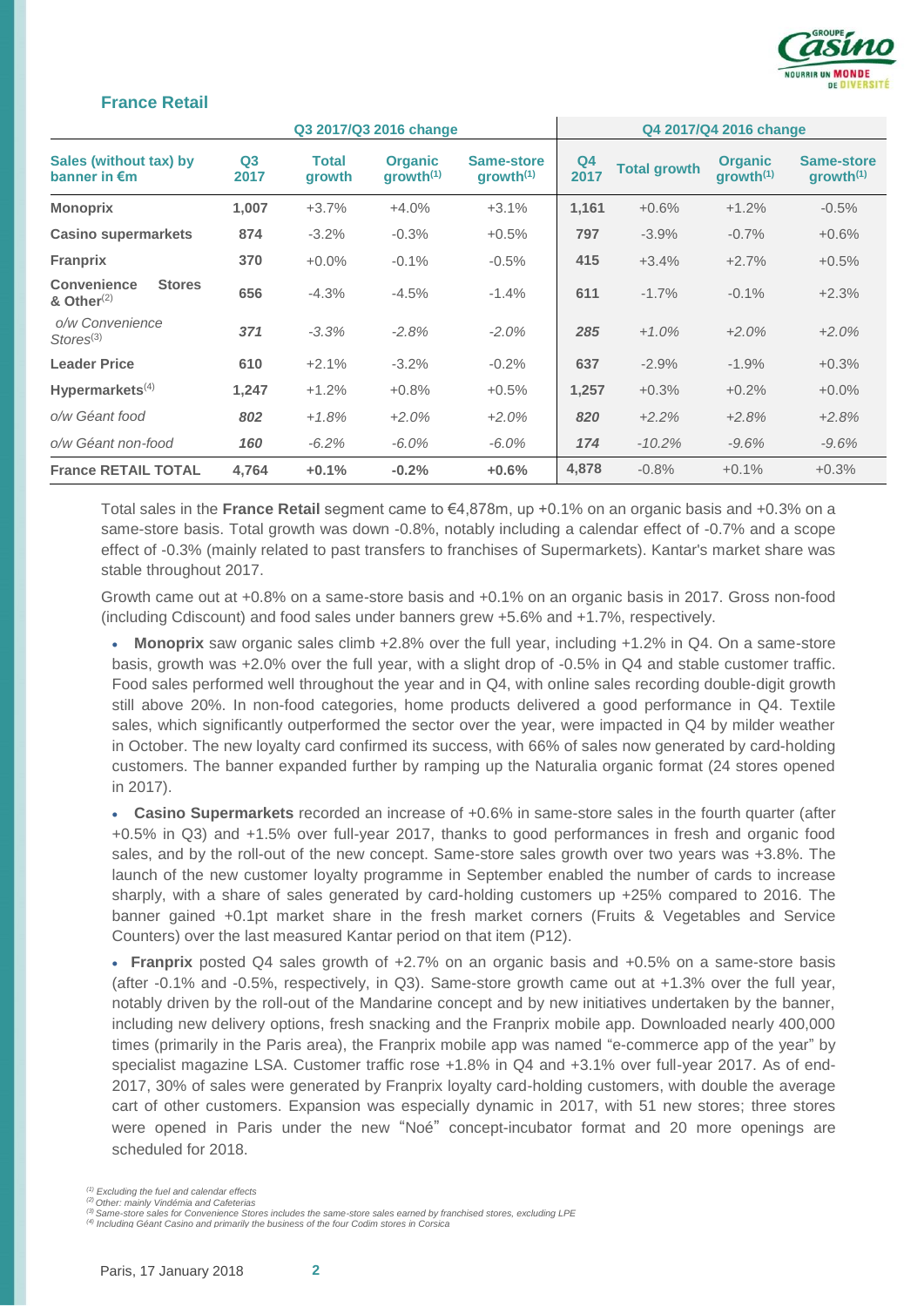

• Same-stores sales recorded by **Convenience Stores** improved by +2.0%<sup>(1)</sup>, a marked improvement on Q3 2017, as streamlining efforts continued. The roll-out of the new Le Petit Casino concept across integrated stores generated a good performance for converted stores. Franchised stores posted strong same-store sales growth of +3.4% (versus +0.9% in Q3 2017).

 **Leader Price** same-store sales grew +0.2% in full-year 2017 and +0.3% in Q4. Organic sales were partially impacted by changes in the store network. The banner continued its renovations, notably developing the Next concept, which significantly outperforms the rest of the network. New stores offer an expanded range of fresh and organic food, improved non-food corners and a new Leader Price health and beauty private label, Sooa.

 **Géant Casino** same-store sales increased slightly over the quarter (+0.3%), with food sales up +2.8% on a same-store basis, led by groceries, fresh produce and service counters. Organic ("bio") items posted double-digit growth in 2017, accelerating towards the end of the year. Food retail areas delivered higher sales per m<sup>2</sup> in Q4. Adjacent drive sales were up +10% over the full year. Loyalty enhancement - through special initiatives for loyalty card-holders - boosted the percentage of sales generated by card-holding customers, with sales from these customers also on the rise. Géant continued to reduce non-food retail space (total retail space down -0.6% vs. Q4 2016 and -6.8% vs. 2011), with still declining sales in these categories. The good performance of major household appliances was driven by the partnership with Cdiscount and the success of the Black Friday.

*(1) Same-store sales for Convenience Stores includes the same-store sales earned by franchised stores, excluding LPE*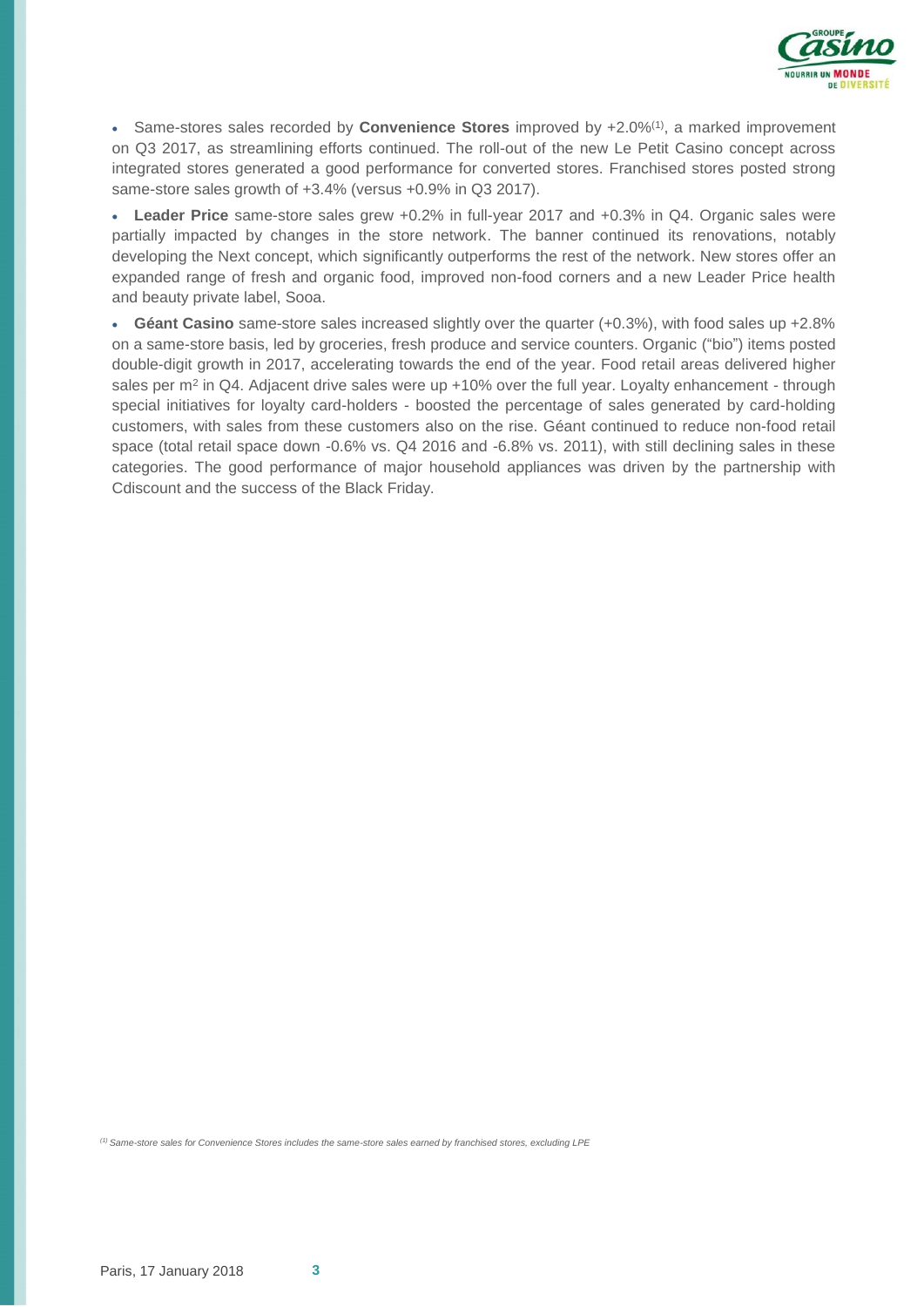

#### **Cdiscount**

**Cdiscount** recorded in Q4 a good performance of its sales which amounted to €701m<sup>(1)</sup>, up +9.2% on a same-store basis, after. +7.8% in Q4 2016. GMV grew +15.9%, o/w +7.9% on a same-store basis. With 282 million visits in Q4, Cdiscount's customer traffic was up +11.4%. Over the year, the traffic increased by +12.4% to 946 million visits.

These performances benefited from market and price developments, competitive promotions and the success of the "Cdiscount à volonté" (CDAV) loyalty programme, which enjoyed strong growth. The assortment was broadened, the number of products eligible for free express delivery under the CDAV programme tripled over the year, and the number of marketplace references increased by more than 80% in 2017. In the fourth quarter, three new Cdiscount corners were opened in Géant hypermarkets, bringing the total number to four, in-store interactives terminals were deployed and synergies with Casino banners were reinforced (offers, promotions). Hypermarket sales €108m in full-year 2017. Finally, same-day delivery was extended to Lille and Lyon, and will be rolled out to other cities in 2018.

The quarter was marked by a record-breaking Black Friday in November (GMV up +80% compared to 2016) with a record traffic growth of nearly +40% vs. 2016. On the website, the top contributors to sales growth were household appliances, TV and audio devices, household products and video games.

Cdiscount also diversified its revenues with the successful launch of the "Coup de pouce" instant credit service and the least expensive electricity offer on the market, "Cdiscount Energie". The Fulfillment-by-Cdiscount service ramped up growth, nearly doubling the number of references in 2017, while also implementing a complete ecosystem tailored to marketplace vendors including value-added services such as targeted advertising offers, financial services and transportation.

Cdiscount has consistently increased its market share since April 2017. According to GfK, Cdiscount posted in November market share gains  $(2)$  of +1.4 point in value terms and +1.7 point in volume terms on the technical goods segment. Cdiscount also consolidated its leadership in terms of visibility and social media engagement, among the top e-tailers in France.

| Key figures $(3)$                                            | Q4 2016 | Q4 2017 | <b>Total</b><br>growth | Same-store growth <sup>(4)</sup> |
|--------------------------------------------------------------|---------|---------|------------------------|----------------------------------|
| GMV <sup>(5)</sup> (gross merchandising<br>volume), with tax | 943     | 1,093   | $+15.9%$               | $+7.9%$                          |
| Sales $(€m)$                                                 | 584     | 701     | $+20.1%$               | $+9.2%$                          |
| <b>Traffic (millions of visits)</b>                          | 253     | 282     |                        | $+11.4%$                         |
| Mobile traffic share (%)                                     | 55.1%   | 61.3%   |                        | $+629$ bp                        |
| Active customers <sup>(6)</sup> (millions)                   | 8.2     | 8.6     |                        | $+6.0%$                          |
| Units sold (millions)                                        | 17.1    | 17.3    |                        | $+1.1%$                          |
| Orders <sup>(7)</sup> (millions)                             | 8.2     | 8.4     |                        | $+2.3%$                          |

*Cdiscount issued a detailed report on its Q4 2017 sales on 12 January 2018*

*(2) GfK market share* 

(3) Data published by the subsidiary. Cnova NV data have not been audited and were adjusted for all periods in respect of: i) the Cnova Brazil-Via Varejo merger on 31 October 2016, ii) the<br>sale or closing of Cdiscount's in *1 January 2016.*

*(4) Same-store data have been adjusted for: i) operating data related to the specialty sites Comptoir des Parfums, Comptoir Santé and MonCornerDéco due to their sale or closure in 2016,*  ii) B2B operating data due the voluntary pullback of their sales initiated in the 3rd quarter of 2016 and iii) Cdiscount sales made to Casino clients in France in relation with the multichannel<br>agreement with Casino effect

*(5) GMV includes sales of merchandise, other revenues and marketplace business volume (based on validated and shipped orders), all tax included. (6) Active customers at the end of December having purchased at least once through Cdiscount sites and app during the previous 12 months.*

*(7) Total number of orders placed before cancellation due to detection of fraud and/or lack of customer payment.*

*<sup>(1)</sup> Sales as published by Cnova NV. This figure includes €52 million of sales generated in hypermarkets in Q4.*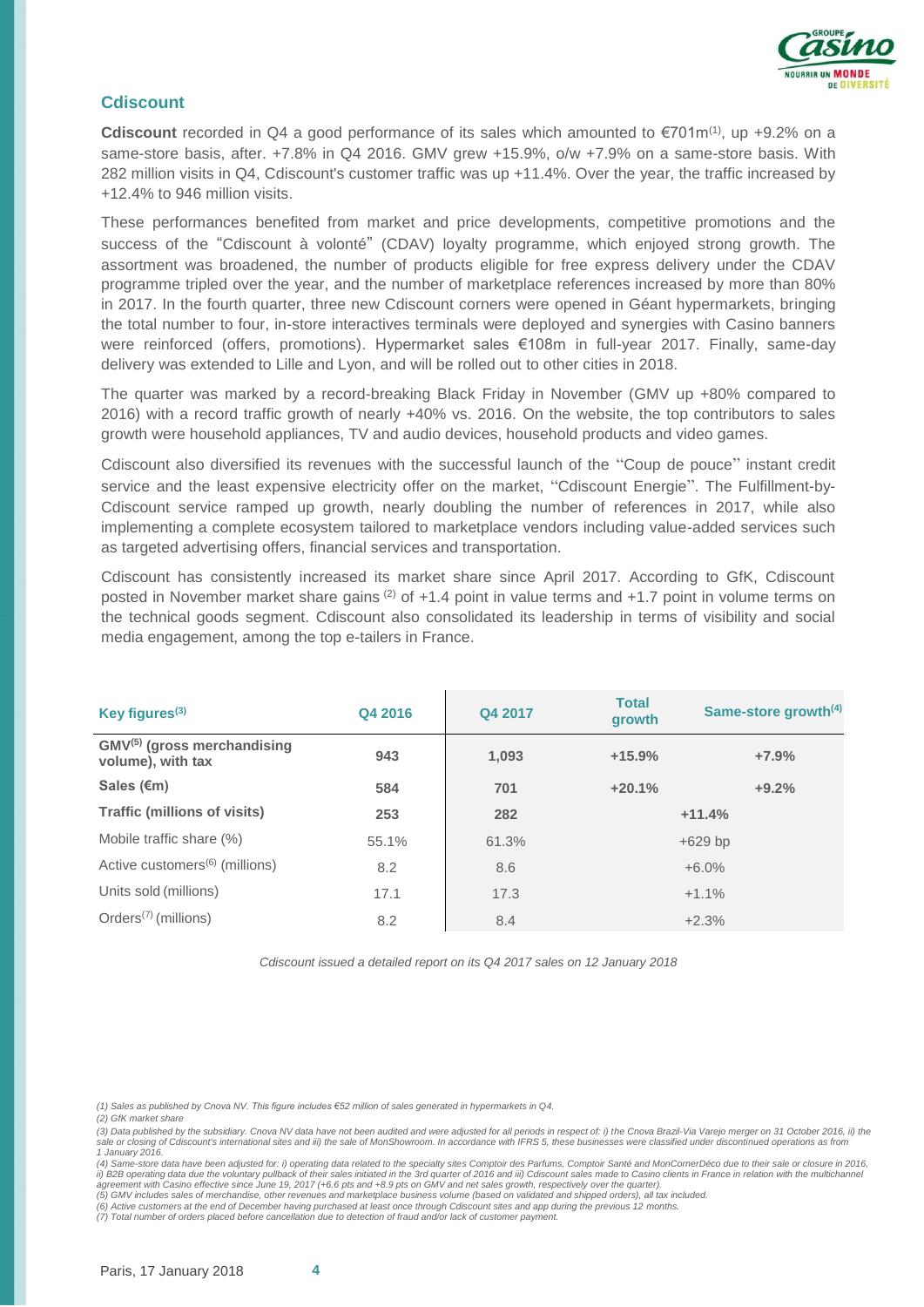

## **Latam Retail**

Group sales in **Latin America (Exito Group excluding Brazil and GPA Food)** grew +5.5% on an organic basis in Q4, in a context of decelerating food inflation.

 **Exito** Group (excluding GPA Food) continued to roll out the Cash & Carry format, with nine Surtimayorista stores opened at end-2017 (o/w five conversions) based on the Assai model in Brazil.

 **GPA Food** sales increased +7.5% on an organic basis and +3.9% on a same-store basis in Q4, posting a sequential improvement in a context of food deflation:

Multivarejo same-store sales grew  $+0.7\%$ <sup>(1)</sup> in 2017, with continuous market share gains throughout the year. In Q4, same-store sales were slightly down  $(-0.6\%/1)$ , in relation with deflation in the "food at home" categories (-5.1% in Q4 2017 vs. -4.5% in Q3 2017). Buoyed by the "Meu Desconto" programme, the loyal customer base currently totals 14 million profiles as opposed to 12 million previously.

Extra hypermarkets delivered a good quarterly and full-year performance. Its Q4 same-store sales were impacted by a slowdown in the non-food categories, which nevertheless maintained double-digit growth.

Pao de Açucar volumes improved for the second quarter in a row, despite renovations (50 stores renovated at end-2017 - i.e. 35% of the banner's sales - and at least 20 renovations scheduled for 2018). Same-store sales were still penalized by food deflation over the quarter. Extra Supermarkets sales were especially affected by deflation in the basic perishables category.

- **Assaí** recorded full-year sales growth of 27.8%(1), led by expansion via conversions or store openings, and +11.0%<sup>(1)</sup> on a same-store basis. The banner's total sales were up +28.2%<sup>(1)</sup> in Q4 (after +25.3% in Q3), amid strong deflationary conditions in certain food categories (staples, dairy products, meat): the "food at home" component of the IPCA index fell from +11.9% in Q4 2016 to -5.1% in Q4 2017. Same-store sales gained +10.7%(1) , driven by strong performance from Extra hypermarkets converted into Assai stores, and by the success of the Assai Anniversary and Black Friday campaigns; converted stores saw their sales improve by c.2.5x versus Extra hypermarket sales. Q4 2017 volumes outperformed both Q3 2017 and Q4 2016; traffic continued to increase and market share gains continued in a highly competitive environment. Assaí sales accounted for 43.5% of GPA's sales in Q4, i.e. +730 bp compared to the same period in 2016.
- Eight Extra hypermarkets were converted into Assai stores in Q4, and three new stores were opened, bringing the total number of Cash & Carry stores to 126 at end-2017. Over the full year, 20 Assai stores were opened, with sales up sharply in converted stores. Two stores were opened under the other banners in Q4: 1 Pao de Açucar and 1 Minuto Pao.

*GPA issued a detailed report on its Q4 2017 sales on 15 January 2018.*

**\*\*\***

*(1) Data published by the subsidiary, not restated for the fuel effect*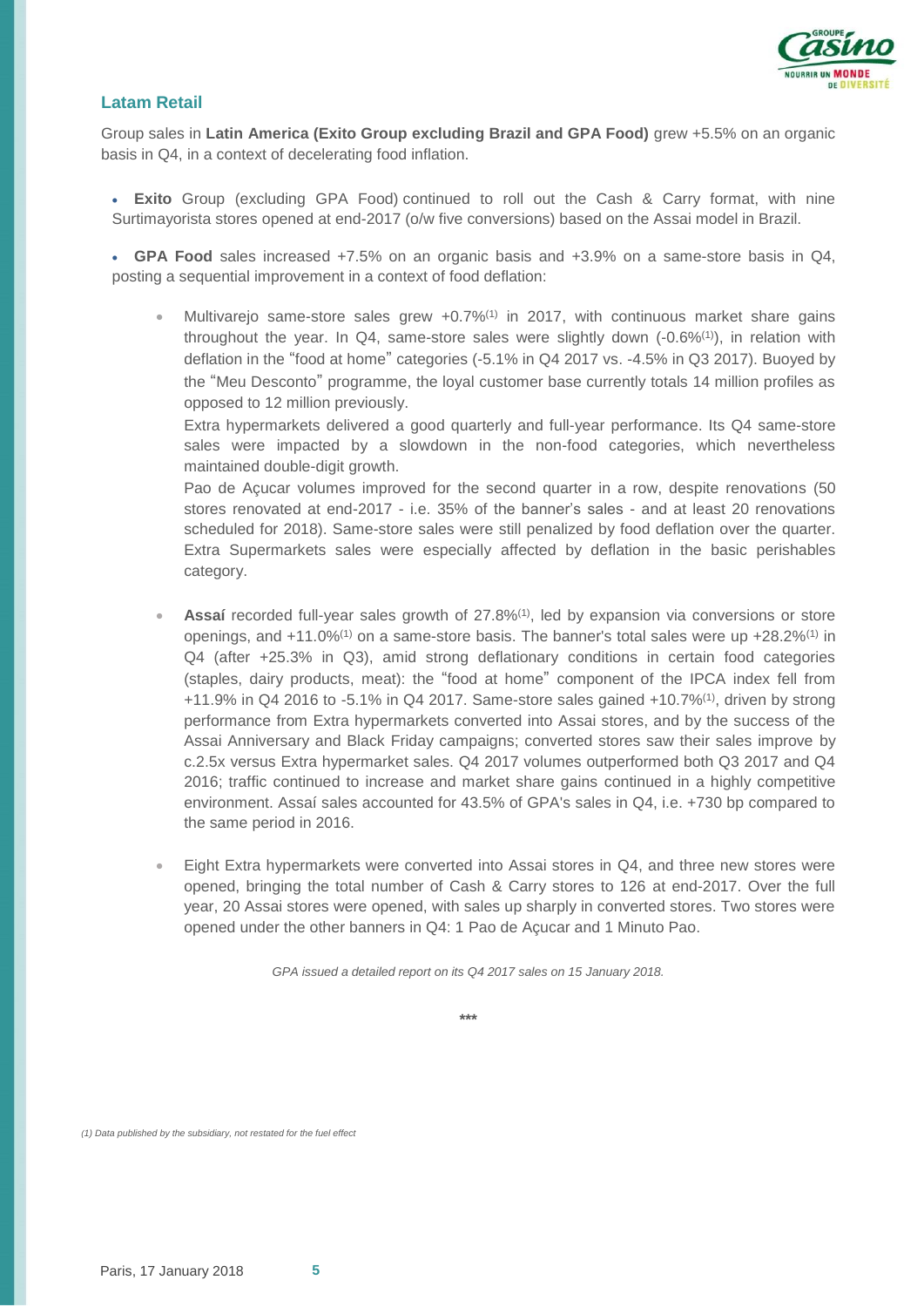

# **APPENDICES**

# **Alternative performance indicators**

The definitions of non-GAAP indicators is available on the Casino Group website: www.groupe-casino.fr/en

## **Details and sales trends in Q4 2017**

Organic growth is presented at constant scope of consolidation and exchange rates, excluding fuel and calendar effects, unless otherwise indicated.

# **France Retail: breakdown and change in total gross sales in Q4 2017**

| <b>ESTIMATED GROSS FOOD SALES</b>                | <b>Change (excluding calendar</b><br>effect) |         |                                              |
|--------------------------------------------------|----------------------------------------------|---------|----------------------------------------------|
| BY BANNER (€m, excluding fuel effect)            | Q4 2017                                      | Q4 2017 | <b>FY 2017</b>                               |
| <b>Monoprix</b>                                  | 1,202                                        | $+1.1%$ | $+2.7%$                                      |
| <b>Casino Supermarkets</b>                       | 742                                          | $-0.6%$ | $+1.1%$                                      |
| <b>Franprix</b>                                  | 461                                          | $+2.9%$ | $+2.2%$                                      |
| <b>Convenience Stores &amp; Other</b>            | 695                                          | $+0.7%$ | $-1.5%$                                      |
| o/w Convenience Stores                           | 347                                          | $+3.4%$ | $+1.4%$                                      |
| <b>Hypermarkets</b>                              | 883                                          | $+2.5%$ | $+2.1%$                                      |
| <b>Leader Price</b>                              | 727                                          | $-2.4%$ | $+3.0\%$                                     |
| <b>TOTAL FOOD</b>                                | 4,711                                        | $+0.5%$ | $+1.7%$                                      |
|                                                  |                                              |         |                                              |
| <b>ESTIMATED GROSS NON-FOOD SALES</b>            |                                              |         | <b>Change (excluding calendar</b><br>effect) |
| BY BANNER ( $\epsilon$ m, excluding fuel effect) | Q4 2017                                      | Q4 2017 | FY 2017                                      |
| <b>Hypermarkets</b>                              | 187                                          | $-9.8%$ | $-10.5%$                                     |
| <b>Cdiscount</b>                                 | 1,015                                        | $+7.9%$ | $+9.6%$                                      |

## **Main changes in the scope of consolidation**

- Disposal of operations in Asia in 2016
- Reclassification of Via Varejo and Cnova Brazil under discontinued operations
- Full consolidation of GEIMEX at 31 October 2016
- Casino plans to transfer 122 stores, predominantly operating under the Leader Price banner, to one of the Group's historic franchises, with the aim of furthering the transformation and recovery of the banner's store network. The deal, approved by the Anti-Trust Authority at the end of December 2017, is scheduled to take place in Q1 2018.

**TOTAL NON-FOOD 1,202** +4.6% +5.6%

# **Exchange rates**

| <b>AVERAGE EXCHANGE RATES</b> | Q4 2016 | Q4 2017 | <b>Currency effect</b> |
|-------------------------------|---------|---------|------------------------|
| Argentina (EUR/ARS)           | 16.6773 | 20.6372 | $-19.2\%$              |
| Uruguay (EUR/UYP)             | 30.7338 | 34.2994 | $-10.4%$               |
| Columbia (EUR/COP) (x 1000)   | 3.2561  | 3.5169  | $-7.4%$                |
| Brazil (EUR/BRL)              | 3.5548  | 3.8196  | $-6.9\%$               |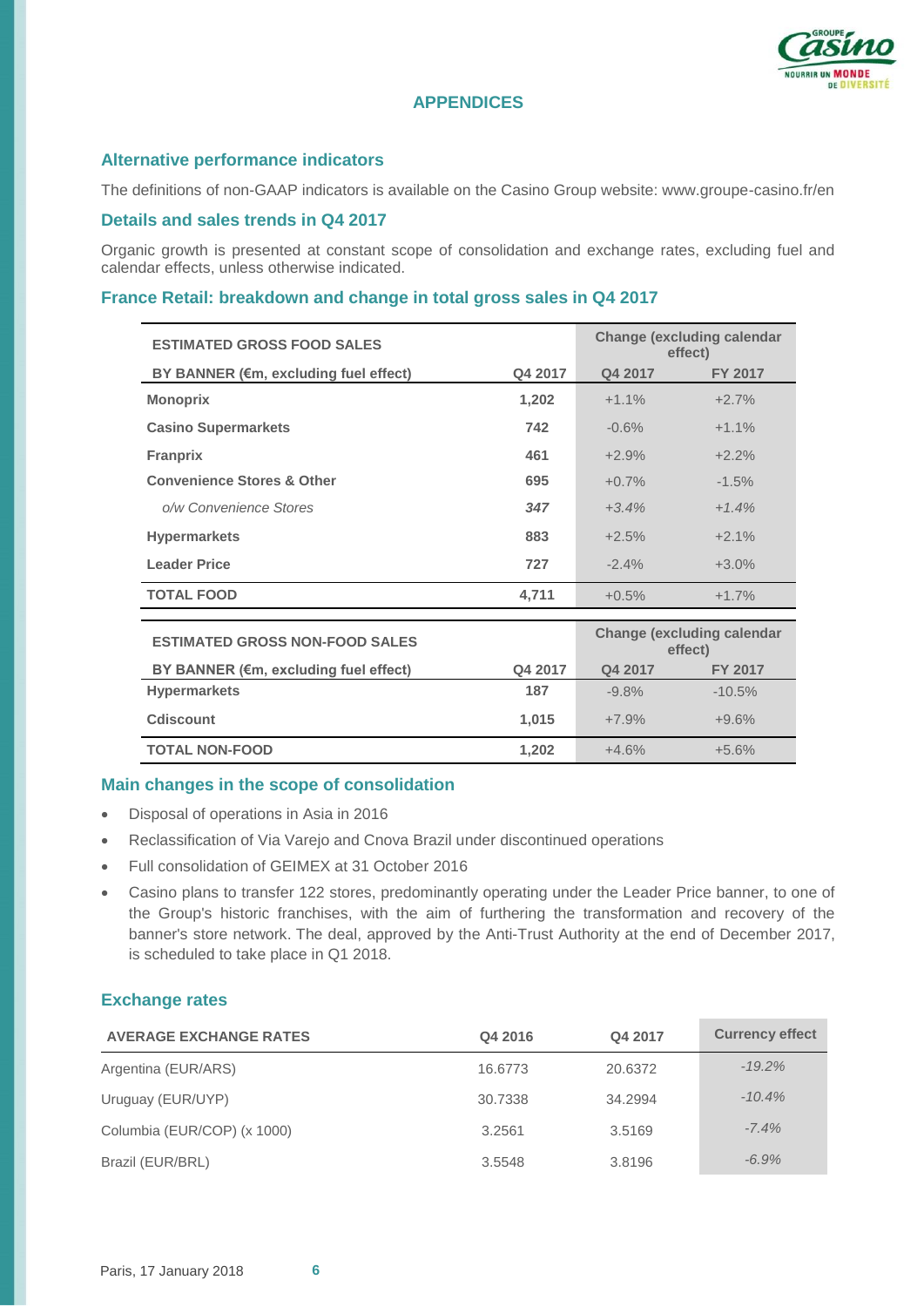

# **Store network at period-end**

| <b>FRANCE</b>                           | <b>30 June 2017</b> | 30 September 2017 | 31 December 2017 |
|-----------------------------------------|---------------------|-------------------|------------------|
| Géant Casino hypermarkets               | 121                 | 121               | 122              |
| o/w French affiliates                   |                     |                   |                  |
| International affiliates                |                     |                   | 5                |
| <b>Casino supermarkets</b>              | 430                 | 430               | 431              |
| o/w French franchised affiliates        | 104                 | 104               | 104              |
| International franchised affiliates     | 16                  | 16                |                  |
| <b>Monoprix</b>                         | 763                 | 774               | 789              |
| o/w Franchises/Affiliates               | 204                 | 207               | 211              |
| Naturalia                               | 146                 | 151               | 161              |
| Naturalia franchises                    |                     |                   |                  |
| <b>Franprix</b>                         | 880                 | 885               | 893              |
| o/w Franchises                          | 405                 | 406               | 399              |
| <b>Leader Price</b>                     | 791                 | 789               | 777              |
| o/w Franchises                          | 387                 | 385               | 377              |
| Total supermarkets and discount stores  | 2,864               | 2,878             | 2,890            |
| <b>Convenience stores</b>               | 5,502               | 5,444             | 5,392            |
| Other businesses (Cafeterias, Drive-up, | 627                 | $62^{\circ}$      | 606              |
| <b>Indian Ocean</b>                     | 193                 | 201               | 209              |
| <b>TOTAL France</b>                     | 9,307               | 9,265             | 9,219            |

| <b>INTERNATIONAL</b>                                   | <b>30 June 2017</b> | 30 September 2017 | 31 December 2017 |
|--------------------------------------------------------|---------------------|-------------------|------------------|
| <b>ARGENTINA</b>                                       | 29                  | 29                | 29               |
| Libertad hypermarkets                                  | 15                  | 15                | 15               |
| Mini Libertad and Petit Libertad supermarkets          | 14                  | 14                | 14               |
| <b>URUGUAY</b>                                         | 82                  | 83                | 88               |
| Géant hypermarkets                                     | 2                   | 2                 | 2                |
| Disco supermarkets                                     | 29                  | 29                | 29               |
| Devoto supermarkets                                    | 24                  | 24                | 24               |
| Devoto Express supermarkets                            | 27                  | 28                | 33               |
| <b>BRAZIL</b>                                          | 1,108               | 1,073             | 1,081            |
| Extra hypermarkets                                     | 119                 | 118               | 117              |
| Pão de Açúcar supermarkets                             | 185                 | 185               | 186              |
| Extra supermarkets                                     | 194                 | 188               | 188              |
| Assaí (Cash & Carry)                                   | 110                 | 115               | 126              |
| Mini Mercado Extra & Minuto Pao de Acucar supermarkets | 276                 | 265               | 265              |
| <b>Drugstores</b>                                      | 147                 | 130               | 127              |
| + Service stations                                     | 77                  | 72                | 72               |
| <b>COLOMBIA</b>                                        | 1,823               | 1,810             | 1,852            |
| Exito hypermarkets                                     | 90                  | 90                | 90               |
| Exito and Carulla supermarkets                         | 163                 | 161               | 162              |
| Super Inter supermarkets                               | 67                  | 71                | 71               |
| Surtimax (discount stores)                             | 1,391               | 1,373             | 1,409            |
| o/w "Aliados"                                          | 1,255               | 1,243             | 1,278            |
| $B2B^{(1)}$                                            | 2                   | 4                 | 9                |
| Exito Express and Carulla Express supermarkets         | 110                 | 111               | 111              |
| <b>TOTAL International</b>                             | 3,042               | 2,995             | 3,050            |

*(1) previously included in the Surtimax line*